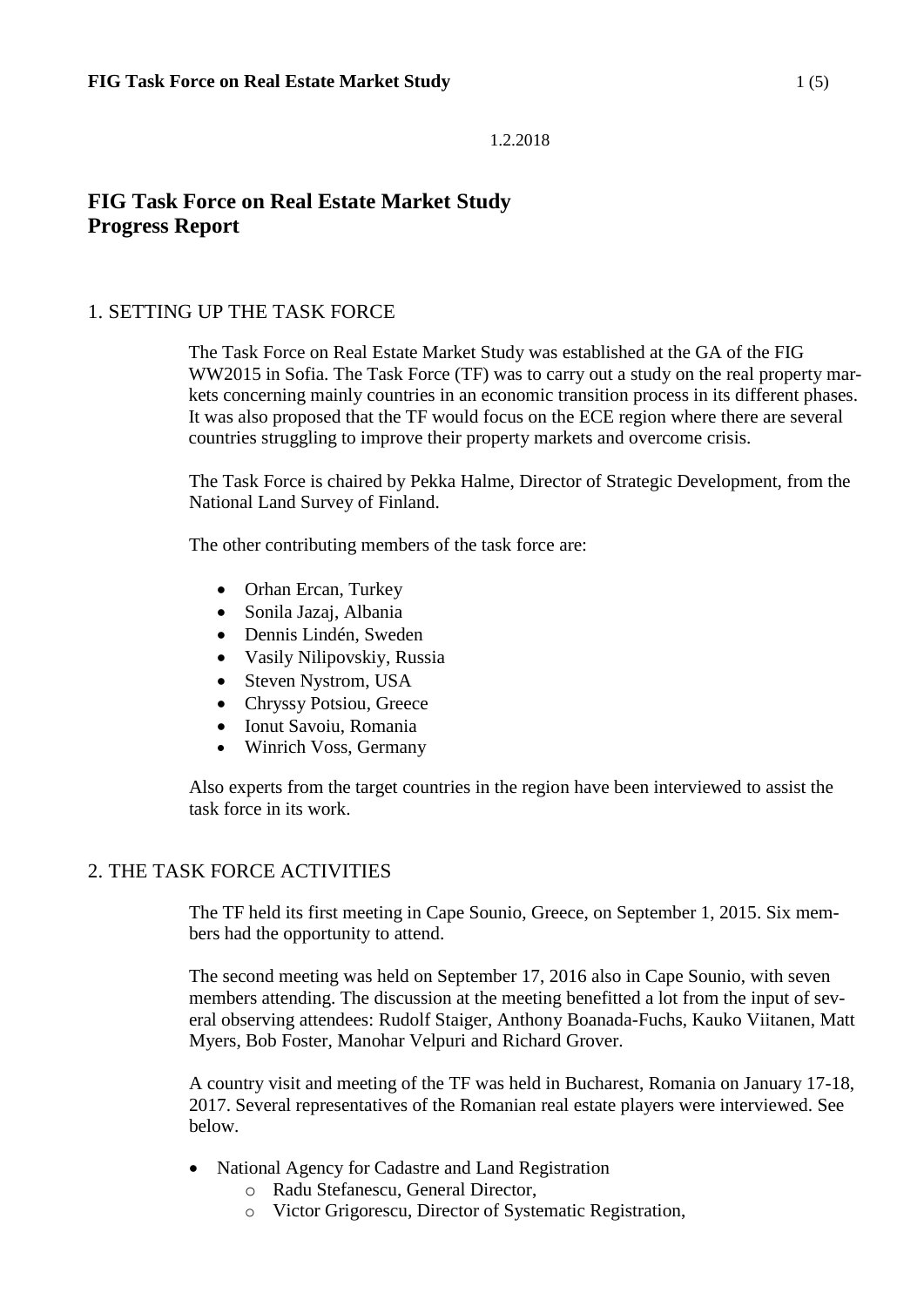- o Ileana Spiroiu, Deputy General Director,
- National Union of Public Notary from Romania o Catalin Badin, Deputy Director,
- Romanian Association of Private Surveyors
	- o Valeriu Manolache, President,
- Coldwell-Banker
	- o Madalina Dinca, Senior Associated Broker,

The TF also had a session at the FIG WW in Christchurch 2016 with four papers and in Helsinki 2017 with three papers.

## 2.1. FOCUS/THEMES

The original list of relevant topics that was presented in the General Assembly in Sofia was discussed and developed in the first TF meeting.

- Government guarantees to register information; Security of ownership/tenure
- Property taxation, appropriate valuation
- Land-Use restrictions, Permitting procedures
- Legislation, relevant recent legislative and administrative reforms and involved governmental agencies for regulation
- Existing registers/databases, information services
- e-gov, m-gov, transparency
- Processes, efficiency of services, customer friendliness of procedures
- Players/actors, investigation of the investors' needs
- Time, fees and costs required
- Sustainable financing mechanisms, access to credit and mortgages
- Prerequisites for Sustainable Growth; conversion of unused or underused resources into productive capital to increase employment and reduce poverty; energy efficiency measures and investment in their implementation on new constructions and existing buildings' refurbishment
- Affordable housing
- Education, training, professional capacity development.

The TF saw that it cannot cover the whole spectrum of the factors mentioned above but rather wanted to prioritize and choose to focus on some aspects before the others.

The TF agreed to take a look at how the system functions in the countries in the region and try to find out if there is a gap between theory and reality and identify the major challenges in the countries under study.

#### 2.2. WORK PLAN

The work will be carried out during the years 2015-2018 and the final report will be published at the FIG Conference in Istanbul in 2018.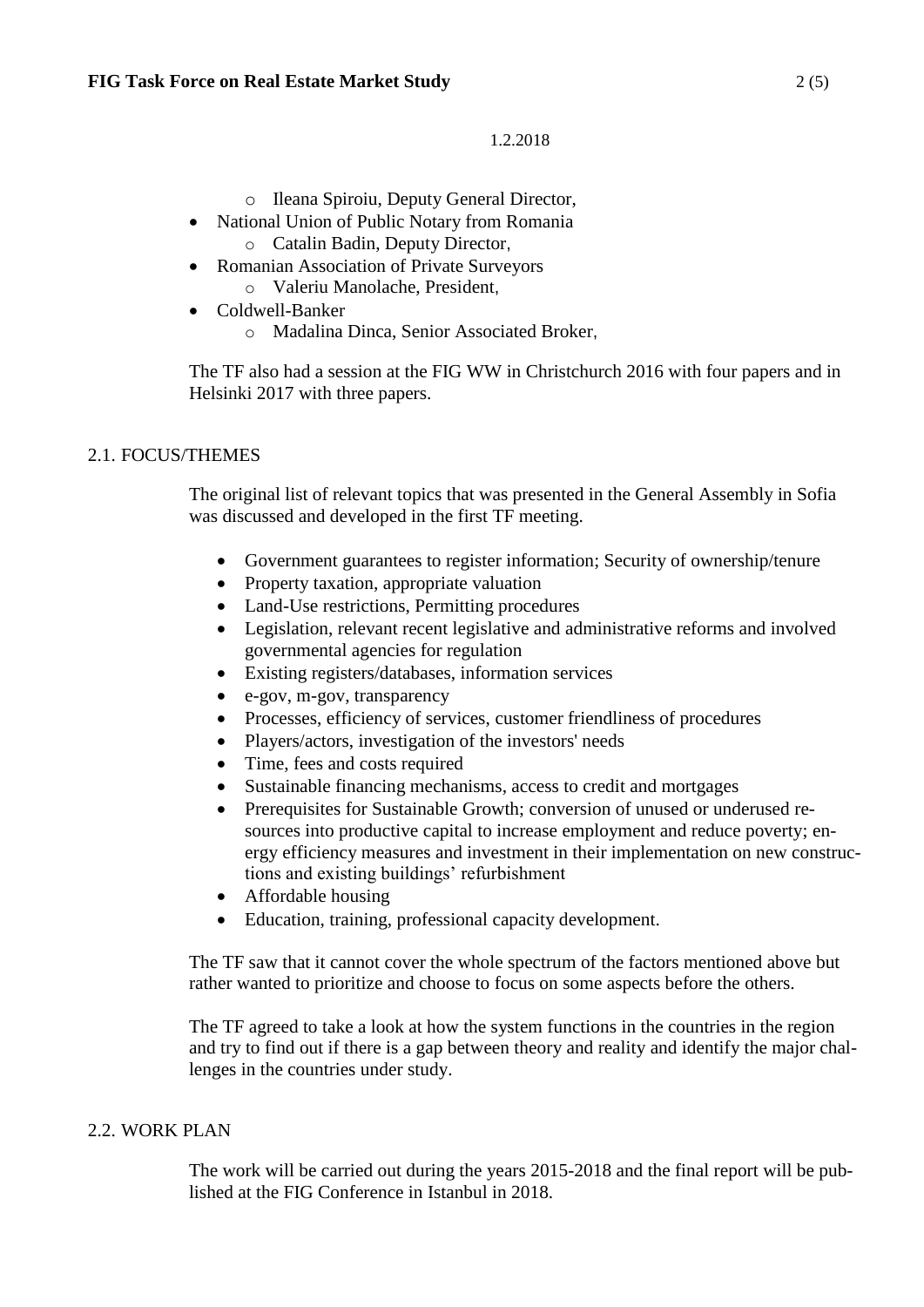The work will comprise initially:

- task force meetings (at the FIG WWs and separately)
- decision on methodology or framework,
- desk study (existing data and reports),
- decision on target countries,
- decision on the topics,
- collection of additional information from target countries,
- potential field visits,
- potential coordination with the WB for a joint study,
- elaborating the results.
- drafting the report

The different steps of the project are:

1. TF meetings and other means of keeping contact

Most reporting within the TF is done by email and other electronic channels. The TF has had one or two meetings each year.

The TF organized a session at the FIG WW in Christchurch in 2016 and in Helsinki 2017.

The TF planned to arrange two focused seminars of which the first one was held in Athens, Greece on September 19-20, 2016. The seminar concentrated on getting additional information from the target area and discussions on the ideas and findings so far. The Task Force invited speakers to bring the additional knowledge they can offer.

The second seminar was not held due partly to scheduling difficulties and partly because a seminar was regarded as a non-optimal way to get relevant information.

2. Methodology or framework and target countries

A desk study was carried out concentrating on existing reports and materials.

- The International Property Market Scorecard was used as one of the corner stones for the work and provide the Task Force members with analysis early in 2016. The target countries were preliminarily Russia, Turkey, Greece, Ukraine, Armenia, Romania, and Bulgaria. At the end Greece, Turkey, and Romania, and Albania were chosen. A basic general study on the target countries has been carried out and will be elaborated further by target country representatives.
- Other promising materials that could be used are:
	- i. WB doing Business, UN country Data & CIA World Fact Book information
	- ii. the World Citizen Consulting (CIPE) Scorecard analysis
	- iii. http://data.un.org/CountryProfile.aspx?crName=GREECE
	- iv. https://www.cia.gov/library/publications/the-worldfactbook/geos/gr.html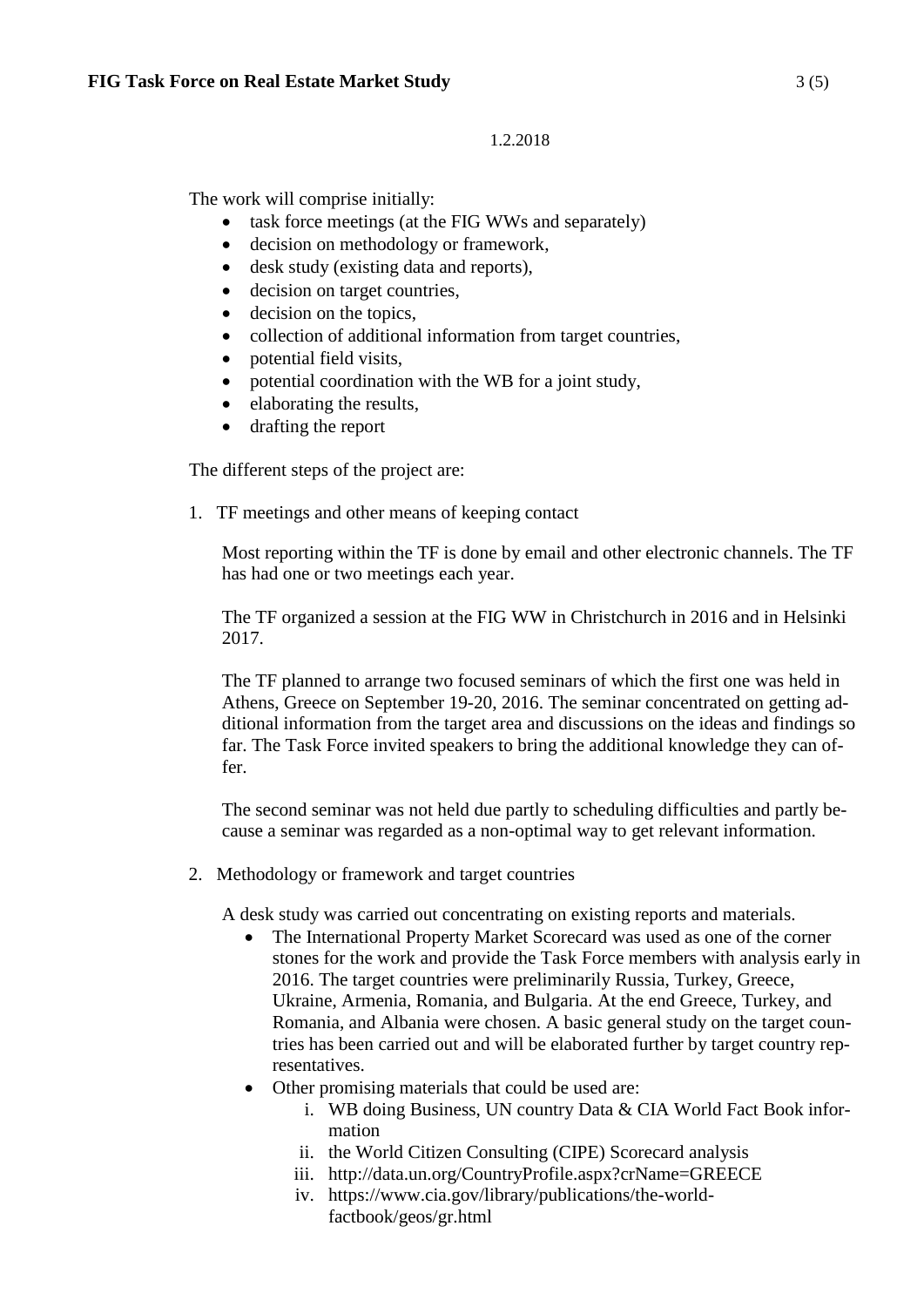- v. http://www.doingbusiness.org/data/exploreeconomies/greece
- vi. [http://www.realtor.org/sites/default/files/reports/2016/embargoes/fore](http://www.realtor.org/sites/default/files/reports/2016/embargoes/forecast-11-2016-us-economic-outlook-11-04-2016.pdf)[cast-11-2016-us-economic-outlook-11-04-2016.pdf](http://www.realtor.org/sites/default/files/reports/2016/embargoes/forecast-11-2016-us-economic-outlook-11-04-2016.pdf)
- The basic desk study was finalized in late autumn 2016.
- 3. Collecting additional information from target countries

Data collection was planned to be done either in the seminars, through national experts, or through field studies. The field studies however were considered time consuming and heavy.

It was also discussed whether any information from developed systems in the nontransitional countries like the U.S., Germany, or the Nordic Countries would be good for comparison. The TF decided to not do this part.

4. Elaboration of the results

The findings have been elaborated by the Task Force. Beside the conclusions concerning the situation in the target countries, the work aims at a more general or global level of thinking to assist government and professionals in all parts of the world to deal with the real property market issues.

5. Drafting the report

Drafting of the report itself is delayed from the planned deadline, which was set to the end of the year 2017. There is a risk that the report will not be finalized in time and will not be ready to be published in Istanbul.

The draft table of contents is shown below:

- 1. Foreword
- 2. Introduction
- 3. Summary Section

a. Country level data (The countries have to be decided: Greece, Turkey, Russia, Romania…)

- b. Scorecard data
- c. Summarized conclusions
- 4. Detailed Section (country by country)
	- a. Country level data
	- b. Scorecard data
	- c. Real estate sector data
		- i. Small residential
			- ii. Large residential / Multi-family projects
			- iii. Industrial
			- iv. Office
			- v. Retail
		- vi. Vacant and agricultural
	- d. Detailed conclusions